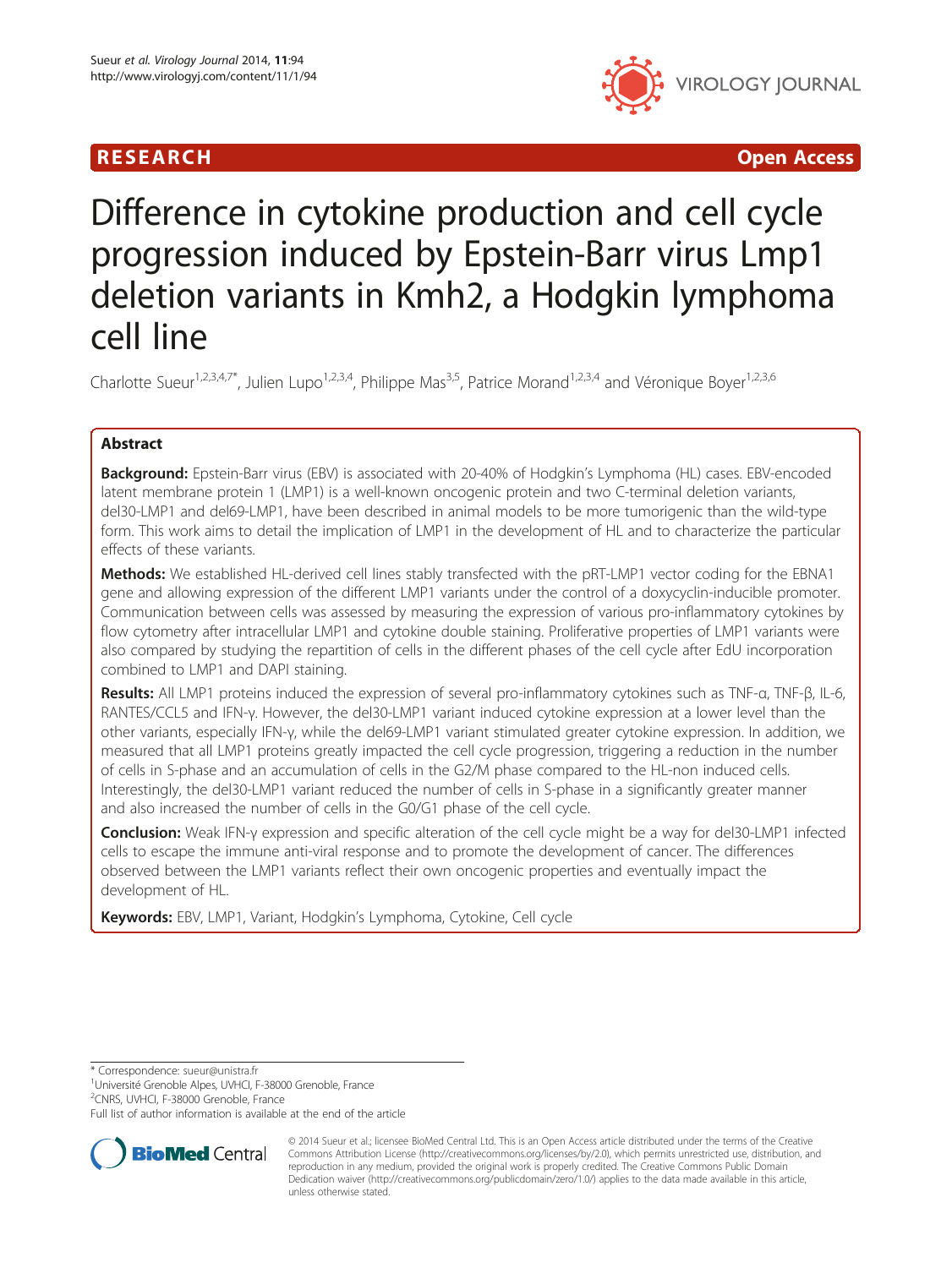#### Introduction

EBV is an ubiquitous tumor-causing virus infecting more than 90% of human adults worldwide with a life-long infection in B lymphocytes asymptomatically [\[1](#page-9-0)]. EBV infection in HRS cells presents a type II latency program, characterized by the expression of the latent membrane protein 1 (LMP1) and two other viral proteins, EBNA1 and LMP2 in addition to small RNAs, termed EBER 1 and 2 [[2\]](#page-9-0). LMP1 is a multifunctional oncoprotein essential for EBV-induced B-cell proliferation and transformation in vitro [\[3\]](#page-9-0), as it shares several features with CD40, a member of the tumor necrosis factor receptor family (TNFR). LMP1 activates the transcription factor nuclear factor-κB (NF-κB) by promoting turnover of IκBα, an important inhibitor of NF-κB, conferring the cells a protection against apoptosis. A direct link between LMP1 and cell cycle progression has also been shown in several studies although they were essentially focused on NPC cells or Burkitt lymphoma cell lines [\[4-7](#page-9-0)].

In the EBV-associated pathologies, different variants of LMP1 have been described. For example, a 30-bp deletion variant at the C terminal and corresponding to the CAO variant isolated from a NPC patient, was found to have increased potential to transform rodent fibroblasts and to induce tumors in nude mice when compared to wild-type LMP1 [[8\]](#page-9-0). A 69-bp deletion LMP1 variant has also been described in NPC [[9\]](#page-9-0) and other lymphoproliferative disorders such as HL [\[10](#page-9-0)]. These deletions do not interfere with the stimulation of NF-κB [\[11](#page-9-0)]. However, the presence of such variants associated to the pathogenesis of several diseases leads to the hypothesis that polymorphisms within LMP1 gene might influence the susceptibility to develop EBV-associated tumors.

Hodgkin Lymphoma (HL) is a B cell lymphoma, characterized by a minority of neoplastic cells, the Hodgkin and Reed-Sternberg cells (HRS cells), and an extensive inflammatory background. Classical HRS cells derive from postgerminal center B cells, destined for apoptosis in the B cell selection process because of the lack of successful immunoglobulin gene rearrangement. In Western world, 20-40% of HL are associated with Epstein-Barr Virus (EBV) while in developing countries it reaches 70% [[12](#page-9-0)]. Interestingly, EBV has been detected in 80-100% of HL arising in HIV patients, supporting the notion that this virus plays a pivotal role in the pathogenesis of this tumor [[13](#page-9-0)]. Moreover, presence of the 30-bp deletion in LMP1 has been frequently associated with the HL disease in HIV infected individuals [[13](#page-9-0)[,14\]](#page-10-0). Recently, LMP1 has been shown to increase the DDR1 tyrosine kinase receptor in germinal center B cells, activating the expression of proinflammatory mediators and protecting lymphoma cells from cell death [\[15\]](#page-10-0). Besides, many studies have documented that HL is associated with disturbed cytokine production [\[16\]](#page-10-0). Cytokine and chemokine production may

not only promote growth of HRS cells and help to evade immune surveillance, but they also cause the characteristic histology and the clinical symptoms of HL [[17](#page-10-0)]. Cross-talk between HRS cells and surrounding lymphocytes has been studied for many years, and this interaction appeared to play an important role for the pathogenesis of HL [[18](#page-10-0)]. Few studies have documented the impact of EBV infection on HL development. HL frozen tissues [\[19\]](#page-10-0) or derived cell lines infected by EBV in vitro or transiently transfected by a constitutive expressed LMP1 vector were used [[20-24\]](#page-10-0). However, results obtained from these studies were difficult to interpret since either there were not quantitative or the cell lines did not express LMP1 until a membrane signal was applied (CD40 ligand and IL4), leading to morphological studies where LMP1 was linked to the formation of multinuclear cells or showing differentially expressed proteins by microarray RNA assays, not confirmed by protein expression techniques. Other studies about LMP1 genetic diversity from samples derived from HL patients focusing mainly on LMP1 variant origin and activation of the NF-κB pathway were also conducted [[25](#page-10-0)-[27\]](#page-10-0). However, the impact of the LMP1 polymorphism on the HL cells has not been documented.

In this study, we investigated whether WT-LMP1 and the deletion variants del30-LMP1 and del69-LMP1 could modulate cytokine expression and cell cycle progression in KMH2 – a HL derived cell line – to analyze the impact of LMP1 polymorphism on the development of HL.

#### Results

# Characterization of the KMH2-pRT-LMP1 established cell lines

In order to study the impact of different LMP1 deletion variants on the behavior of the KMH2 HL cell line, we established three cell lines stably transfected with the pRT-LMP1 vector coding for either the wild-type form of LMP1 (WT-LMP1) or deleted variants (del30-LMP1; del69-LMP1) (Figure [1a](#page-2-0)). After electroporation and three weeks of hygromycin selection, presence of the plasmid and expression of viral genes were assessed by inducing cells with doxycyclin for 24 h. Expectedly, RT-PCR showed that the EBNA1 gene was constitutively expressed in the three KMH2-pRT-LMP1 cell lines but not in the KMH2 cells. LMP1 was only expressed in presence of doxycyclin, as shown by RT-PCR (Figure [1b](#page-2-0)). A shift can be observed between the three PCR products of the LMP1 amplification corresponding to the 30-bp and 69-bp deletions in the LMP1 gene. LMP1 inducible-expression was also observed by western-blotting (Figure [1](#page-2-0)c) showing no significant difference in LMP1 expression normalized to actin (actin/LMP1 ratio: WT-LMP1 ×1.89; del30-LMP1 × 1.54; del69-LMP1  $\times$  1.75). The precise number of cells expressing LMP1 in the three cell lines was determined by flow-cytometry (Figure [1](#page-2-0)d). On average, 25% of the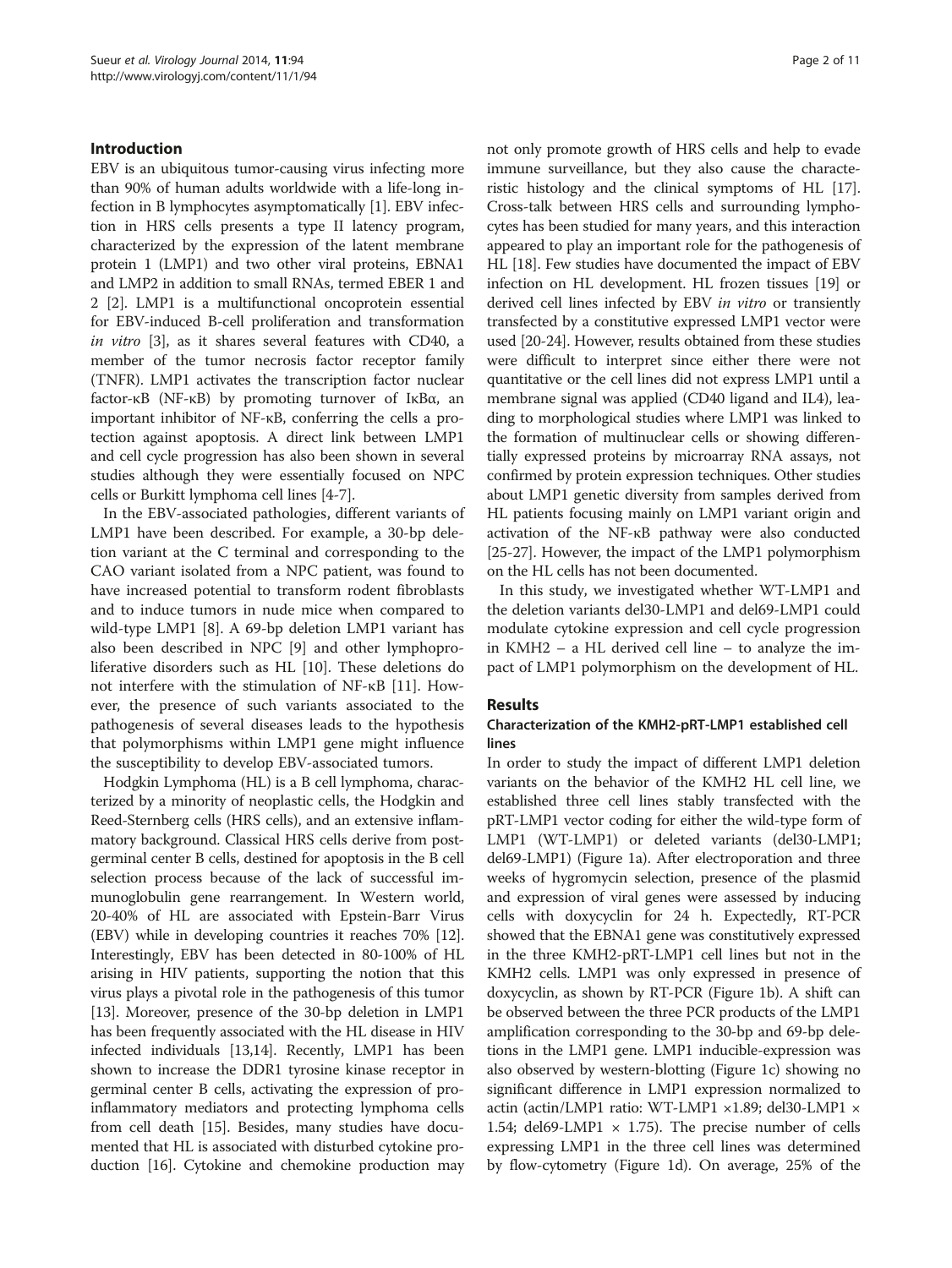<span id="page-2-0"></span>Sueur et al. Virology Journal 2014, 11:94 Page 3 of 11 http://www.virologyj.com/content/11/1/94



Doxycyclin-induced cells are represented in green and non-induced cells in black. Data are representative of 3 experiments.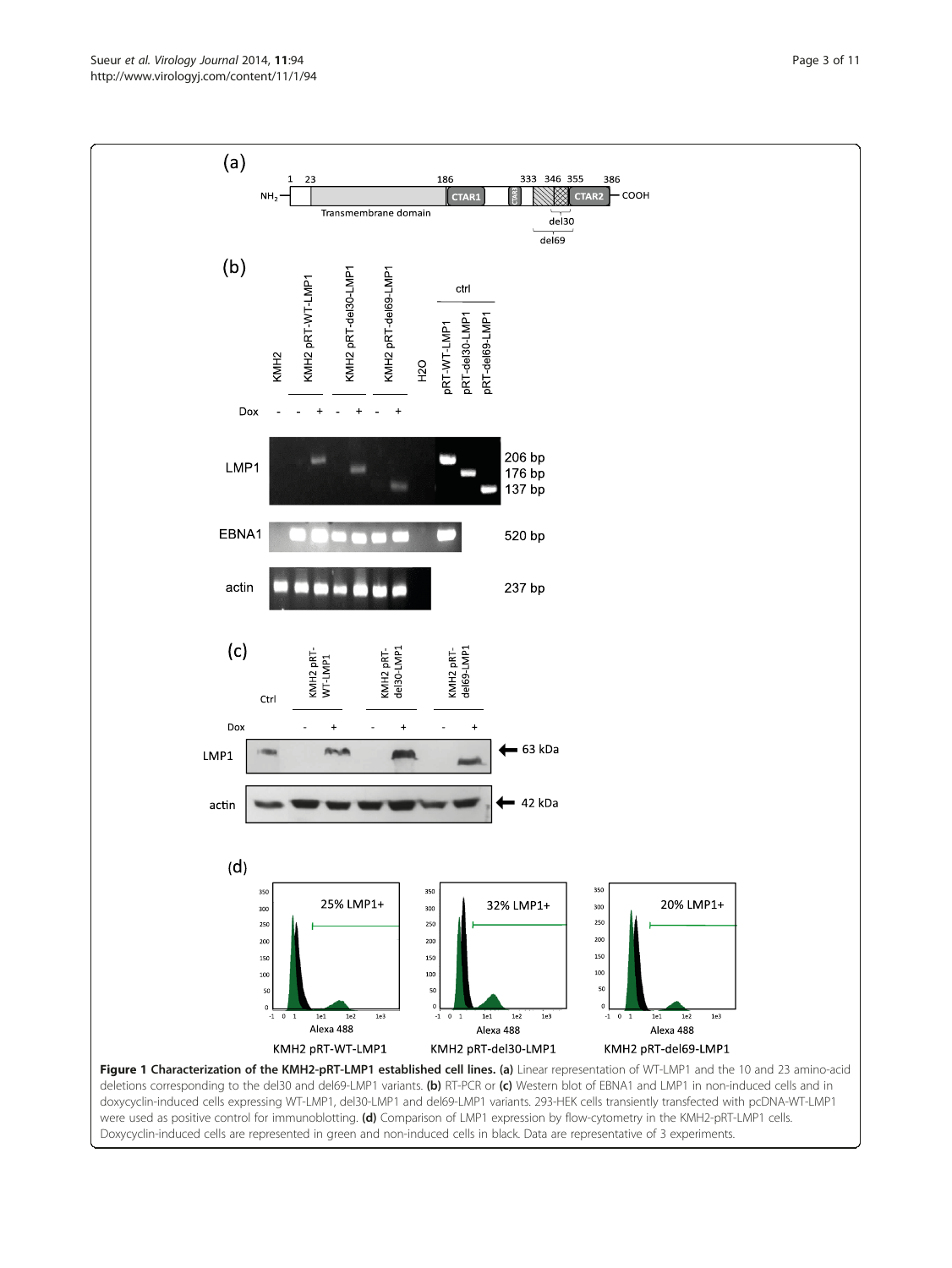KMH2-pRT-WT-LMP1 cells, 32% of the KMH2-pRTdel30-LMP1 cells and 20% of the KMH2-pRT-del69- LMP1 expressed LMP1 compared to non-induced cells. These low rates of cells expressing LMP1 could be due to heterogeneity in the LMP1 expression level or to the presence of hygromycin resistant KMH2 cells. Attempts to enrich or clone LMP1 expressing cells (by selecting NGFR-expressing cells or subcloning) were unsuccessful since KMH2 cells express low level of endogenous NGFR and did not grow at low density. In order to study the impact of LMP1 variants on HL cells, we used flow cytometry to gate selectively the LMP1 positive cells among the established cell lines in all the next experiments.

# LMP1 induces expression of several cytokines in KMH2 cells

Communication between HRS cells and the surrounding immune cells plays a major role in the development of HL. To examine the influence of LMP1 on HRS cytokine secretion, we studied intracellular cytokine expression by flow cytometry in KMH2 cells expressing LMP1 or stimulated by phorbol-myristate-acetate and ionomycin (PMA-iono) as positive control. We choose to study different cytokines involved in inflammatory processes, recruitment of immune cells and HL pathogenesis. After 24 h of doxycyclin induction, all KMH2-pRT-LMP1 cells expressed TNF-α, TNF-β, IL-6, RANTES/CCL5 and IFN-γ (Table 1). On the contrary, none of the LMP1 variants induced expression of TGF-β, IL-8, IL-9, IL-1α and IL-1RA, while stimulation of KMH2 with PMA-ionomycin induced all these cytokines (Table 1). Of note that production of cytokines was not modified by addition of doxycyclin in the non-transfected KMH2 (data not shown). Thus, LMP1 induced the expression of several cytokines in HL cells, promoting the establishment of an inflammatory microenvironment in favor of the tumor development.

# del30-LMP1 induces cytokine expression at a lower level than the other LMP1 variants

Furthermore, we investigated the effect of the different LMP1 deletion variants on HRS cytokine secretion. LMP1 and cytokine labeling dot plots are shown in Additional file [1](#page-9-0). IFN-γ was significantly induced by WT-LMP1 (21.5  $\pm$  5.8%) and del69-LMP1 (27.2  $\pm$  3.4%) compared to LMP1 non-expressing cells  $(3.5 \pm 3.3%)$  (Figure [2](#page-4-0)a). Interestingly, del30-LMP1 increased the number of IFN-γ producing cells to a significantly lesser extent  $(7.1 \pm 3.4\%)$  compared to the WT-LMP1 and del69-LMP1 forms, although to a significant amount compared to the non-induced cells. Likewise, the three LMP1 variants were able to induce IL-6 expression compared to non-induced cells  $(1.1 \pm$ 1.0%; Figure [2](#page-4-0)b). However, the number of del30-LMP1 cells was significantly lower  $(30.5 \pm 6.9%)$  than the two other variants WT-LMP1  $(41.9 \pm 6.9%)$  and del69-LMP1  $(57.4 \pm 12.9%)$ . In addition, a significant greater number of del69-LMP1 cells expressed IL-6 compared with the other variants (Figure [2](#page-4-0)b). The same observation can be made with RANTES/CCL5, whose expression is induced by all LMP1 variants compared to non-induced cells, and in a significantly higher proportion with the del69-LMP1 variant (control cells  $11.7 \pm 3.4\%$ , WT-LMP1  $34.0 \pm$ 3.8%, del30-LMP1 27.7 ± 5.5%, del69-LMP1 46.2 ± 6.3%) (Figure [2c](#page-4-0)). Two members of the TNF family were then analyzed. TNF-β expression was induced by all LMP1 variants compared to KMH2 control cells  $(13.4 \pm 5.4\%)$ with a significantly smaller percentage of del30-LMP1 cells expressing TNF-β (52.0  $\pm$  4.0%) in relation to the two other variants WT-LMP1 ( $62.3 \pm 6.4$ %) and del69-LMP1 (71.7  $\pm$  5.6%) (Figure [2](#page-4-0)d). TNF- $\alpha$  expression was induced by LMP1 compared to non-induced KMH2 cells  $(3.0 \pm$ 1.6%; Figure [2](#page-4-0)e). No significant difference could be observed between the LMP1 variants (WT-LMP1 21,7  $\pm$ 2.4%; del30-LMP1 24,9 ± 4.4%; del69-LMP1 21.1 ± 0.6%).

|             | <b>KMH2 PMA-iono</b> | KMH2 pRT-WT-LMP1 | KMH2pRT-del30-LMP1       | KMH2 pRT-del69-LMP1      |
|-------------|----------------------|------------------|--------------------------|--------------------------|
| $TNF-a$     | $^{+}$               | $^{+}$           | $^{+}$                   | $^{+}$                   |
| $TNF-\beta$ | $^{+}$               | $^{+}$           | $^{+}$                   | $^{+}$                   |
| $IL-6$      | $+$                  | $^{+}$           | $^{+}$                   | $^{+}$                   |
| RANTES/CCL5 | $^{+}$               | $^{+}$           | $^{+}$                   | $^{+}$                   |
| IFN-y       | $^{+}$               | $^{+}$           | $^{+}$                   | $^{+}$                   |
| $TGF-\beta$ | $^{+}$               |                  |                          |                          |
| $IL-8$      | $^{+}$               | ۰                | $\sim$                   |                          |
| $IL-9$      | $^{+}$               |                  |                          |                          |
| $IL-1a$     | $^{+}$               | ۰                | $\overline{\phantom{a}}$ | $\overline{\phantom{a}}$ |
| IL-1RA      |                      | ۰                |                          |                          |

Table 1 Cytokine expression induced in Hodgkin's lymphoma-derived cells

Cytokine expression was assessed by flow cytometry analysis after induction of KMH2 cells with PMA-ionomycin or doxycyclin for 24 h.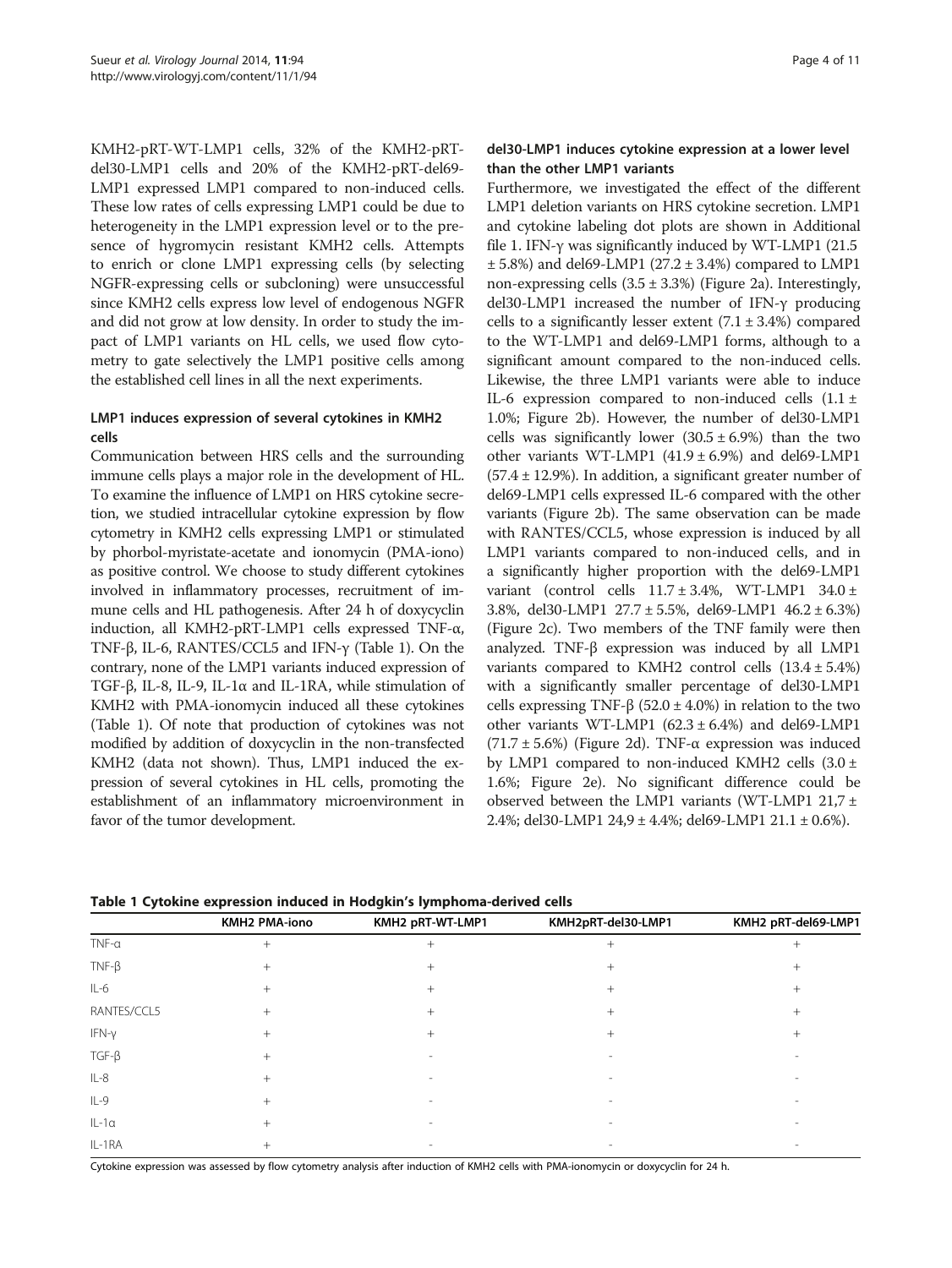<span id="page-4-0"></span>

To sum up, del30-LMP1 tended to induce cytokine expression at a lower level compared with both forms: WT-LMP1 and del69-LMP1. Nonetheless, del69-LMP1 seemed to induce more cytokine expression than the two other LMP1 variants.

#### LMP1 variants influence differently cell cycle progression

The LMP1 deletion variants have been shown to be more tumorigenic than the WT-LMP1 [[8,](#page-9-0)[28\]](#page-10-0). In order to study the effect of LMP1 variants on the cell cycle progression in the KMH2 cell line, percentages of cells in the different phases of cell cycle were determined by flow cytometry, using DAPI and EdU incorporation as shown in Figure [3a](#page-6-0). Twenty four hours after induction, all LMP1-expressing cells show a significantly smaller percentage of cells in S phase than the control cells (Figure [3b](#page-6-0)). We verified that the observed effects were actually due to the expression of LMP1 rather than the presence of doxycyclin in the medium by inducing nontransfected KMH2 cells with doxycyclin for 24 h. Indeed, no difference could be detected between doxycyclininduced and non-induced KMH2 cells (data not shown). It is worth noting that the expression of del30-LMP1 variant reduced the percentage of cells in S phase more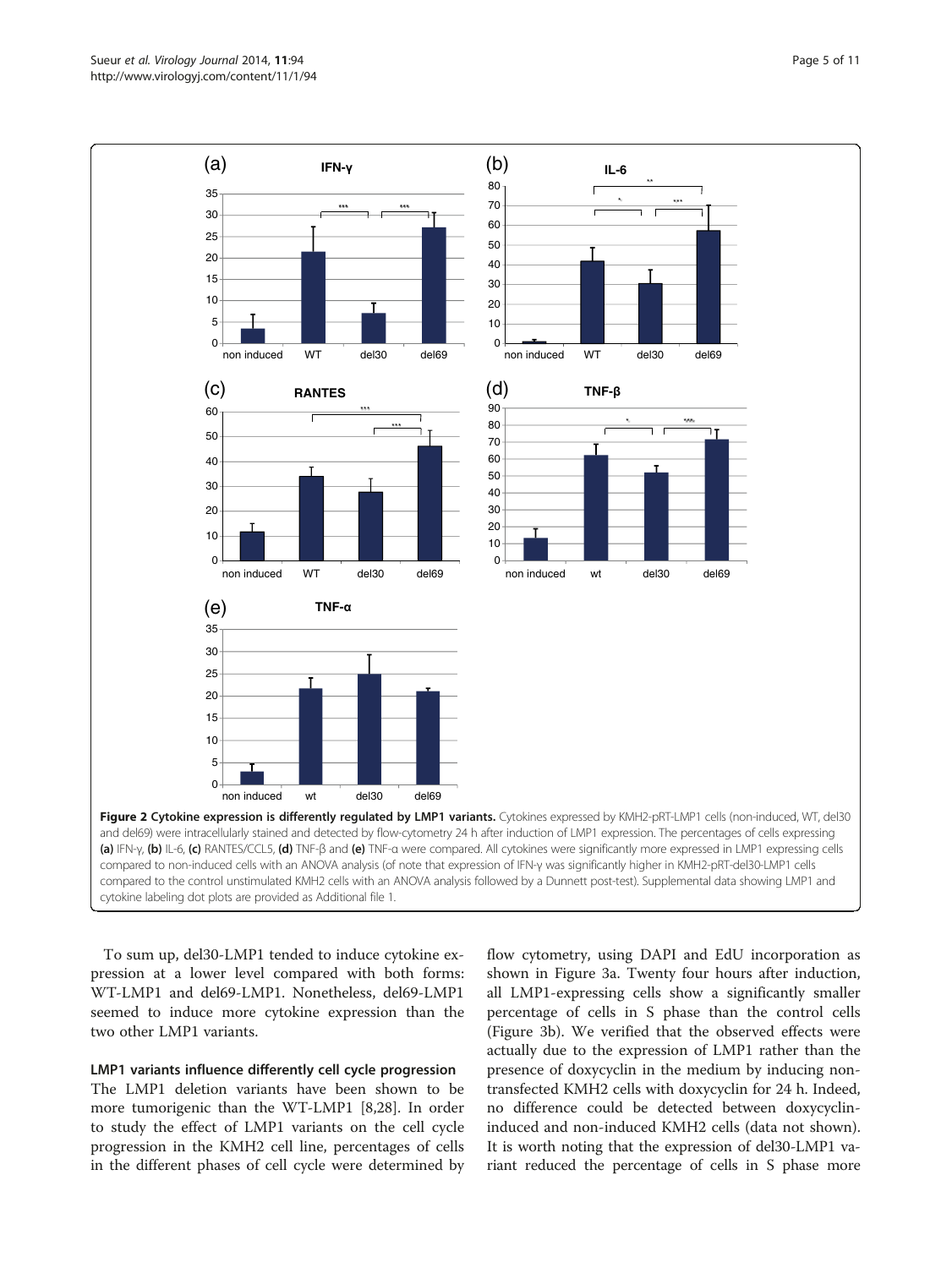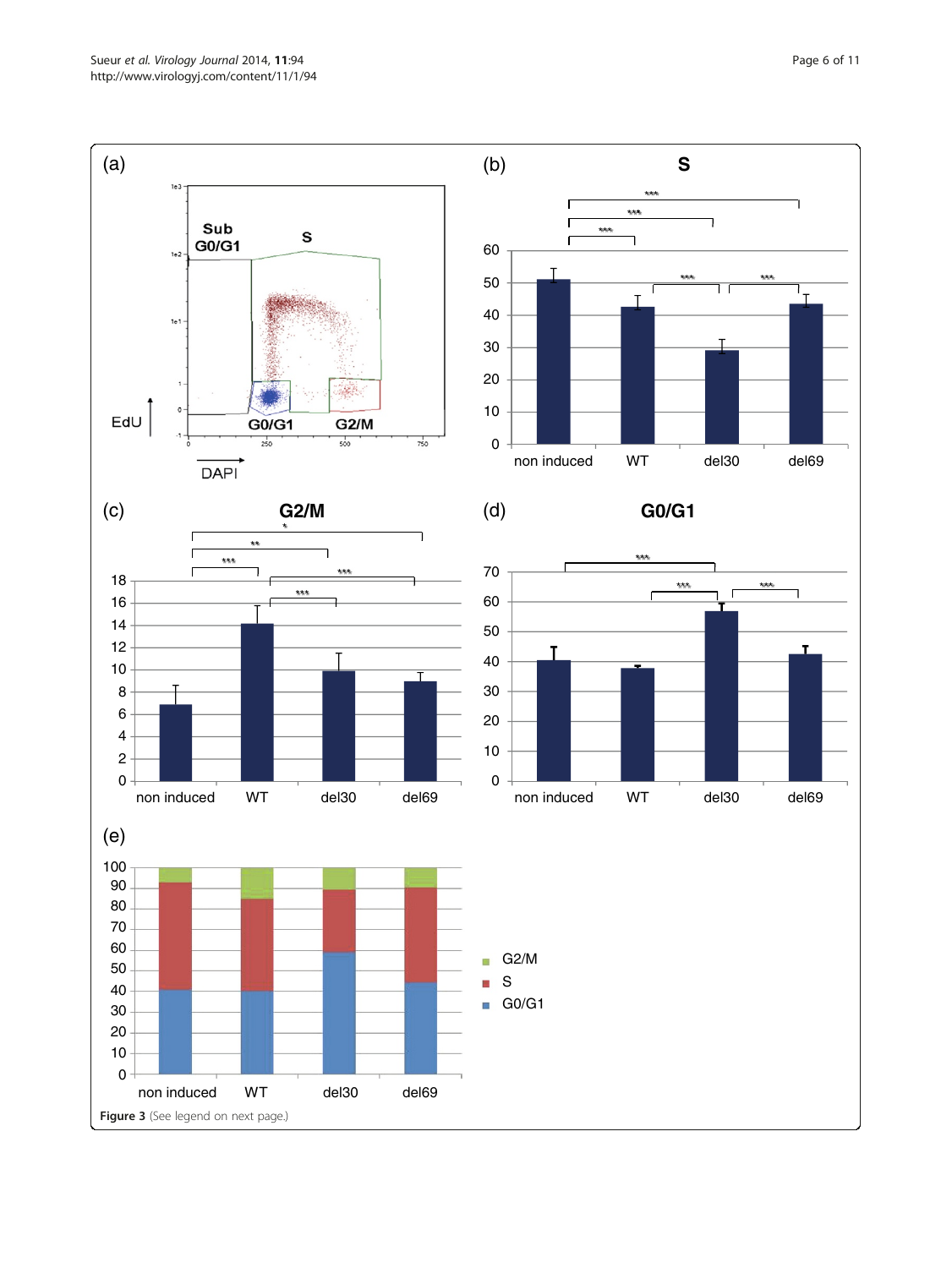#### <span id="page-6-0"></span>(See figure on previous page.)

Figure 3 LMP1 influences cell cycle progression in the KMH2 Hodgkin's lymphoma cell lines. Percentage of cells in the different phases of cell cycle was assessed by measurement of EdU incorporation and DAPI staining by flow cytometry after induction of LMP1 expression in the KMH2-pRT-LMP1 cell lines (non-induced, WT, del30 and del69). (a) Example of cell cycle dot plot, (b) Cells in S phase, (c) Cells in G0/G1 phase and (d) Cells in G2/M phase. (e) Repartition of cells in the different phases of the cell cycle represented in a stacked histogram.

significantly than the two other LMP1 variants (Figure 3b). If all LMP1 variants had an enhanced percentage of cells in G2/M phase compared to the control cells  $(6.9 \pm 1.7\%)$ , WT-LMP1 induced a significantly higher accumulation of cells in G2/M phase  $(14.2 \pm 1.6%)$  than the deletion variants del30-LMP1 (9.9 ± 1.6%) and del69-LMP1 (9.0 ± 0.8%) (Figure 3c). Interestingly, expression of del30-LMP1 promoted a significant accumulation of cells in G0/G1 phase (56.9  $\pm$  2.6%) compared to the control cells (40.5  $\pm$ 4.4%) while WT-LMP1 (37.8 ± 0,8%) and del69-LMP1  $(42.6 \pm 2.6%)$  did not differ from non-induced cells (Figure 3d). Percentage of sub-G0/G1 cells was slightly increased by the expression of WT-LMP1  $(3.16 \pm 1.76%)$ or del69-LMP1  $(2.85 \pm 0.99%)$  protein compared to control cells  $(1.14 \pm 0.67\%)$ (data not shown). However, number of del30-LMP1 cells in sub-G0/G1 phase was not significantly different compared with control cells  $(2.33 \pm$ 0.54%).

Thus, all variants reduced the S phase and accumulated cells in the G2/M phase, suggesting a blockade at the G1/S checkpoint and a block to completion of mitosis in the KMH2 cells (Figure 3e). The del30-LMP1 variant significantly reduced the number of S-phase cells and further increased the G0/G1-phase cells.

#### **Discussion**

In the context of HL, where tumor cells represent only 0.1 to 1% of the cells surrounded by fibroblasts and immune cells, communication between cells mediated by cytokines and chemokines is of upmost importance. LMP1 is a well-known oncogene involved in many cellular signaling pathways and thus able to interfere in cytokine secretion. Previously, LMP1 has been shown to induce IL-6 and IL-8 secretion in epithelial cells [[29\]](#page-10-0) via the NF-κB pathway [\[30](#page-10-0)] and IL-10 in Burkitt lymphoma cells [[31](#page-10-0)]. In LCL, LMP1 triggers cell proliferation by inducing cytokines such as CCL3 and CCL4 through the JUN-kinase pathway [[32\]](#page-10-0), and also uses the NF-κB pathway to stimulate IFN secretion [[33\]](#page-10-0). In this study, we showed that LMP1 induced significantly the expression of several cytokines in LMP1 positive KMH2 HL-derived cells, such as IFN-γ, IL-6, RANTES/CCL5, TNF-β and TNF-α. These cytokines are mainly pro-inflammatory, attracting immune cells in the microenvironment and known to be implicated in the development of HL [[17,34\]](#page-10-0). Vockerodt et al. [\[24](#page-10-0)] showed that LMP1 induced high levels of IL1, IL8 and RANTES mRNAs in primary human tonsillar germinal center B cells (CD10+ cells). We did not find IL8 and IL1 elevated amounts in the LMP1 positive KMH2 cell lines. Whether this discrepancy is due to the different techniques used or to the cells still remains to be determined.

Little is known about the influence of LMP1 on cytokine production in the particular context of HL. An histological study showed that IL-6 was more often expressed in LMP1-positive HRS cells compared to the negative ones [[35](#page-10-0)]. Showing differences in cytokine expression between the three LMP1 positive forms could be of interest to HL. While a significantly higher number of del69-LMP1 cells expressed IL-6 and RANTES, del30-LMP1 cells expressed IFN-γ, IL-6 and TNF-β in a significantly lesser extent than the other variants. IFN-γ is involved in the anti-viral response against EBV-infected cells. Weak IFN-γ expression might be a way for del30-LMP1 infected cells to escape the immune anti-viral response. Besides, on the one hand, the presence of cytokines is necessary for cell survival and tumor promotion. Yet, on the other hand, an excessive cytokine secretion stimulates the recognition and degradation of EBV-infected cells by the immune system. The low level of cytokines expressed in del30-LMP1 KMH2 cells could be a mechanism for EBV to promote the development of HL while escaping the immune surveillance. These observations are consistent with the high frequency of del30-LMP1 variant observed among HIV positive people developing a HL [\[13,](#page-9-0)[14\]](#page-10-0). On the contrary, the high proportion of del69-LMP1 HL cells to express pro-inflammatory cytokines could trigger their recognition by the immune system and would explain the low frequency of the del69-LMP1 variant in vivo, described only sporadically in NPC or some lymphoproliferative diseases. Prognostic significance of pretreatment serum cytokines in HL has been described [[36](#page-10-0)]. In particular, they show that serum levels of IL6 and IL2R may be used to identify patients with HL at risk for early-disease relapse. Since we found that IL6 was less induced by the del30-LMP1 variant, it thus would be of great interest to determine in vivo, if the IL6 level in serum may be linked to the presence of del30-LMP1 variant and of early-disease relapse.

Oncogenic LMP1 has also a great influence on cell proliferation and survival by contributing to cell cycle progression. Here we show for the first time in HL cells, that all LMP1 variants interfered with cell cycle progression. LMP1 caused a decrease in the S-phase cell population, particularly significant with the del30-LMP1 variant and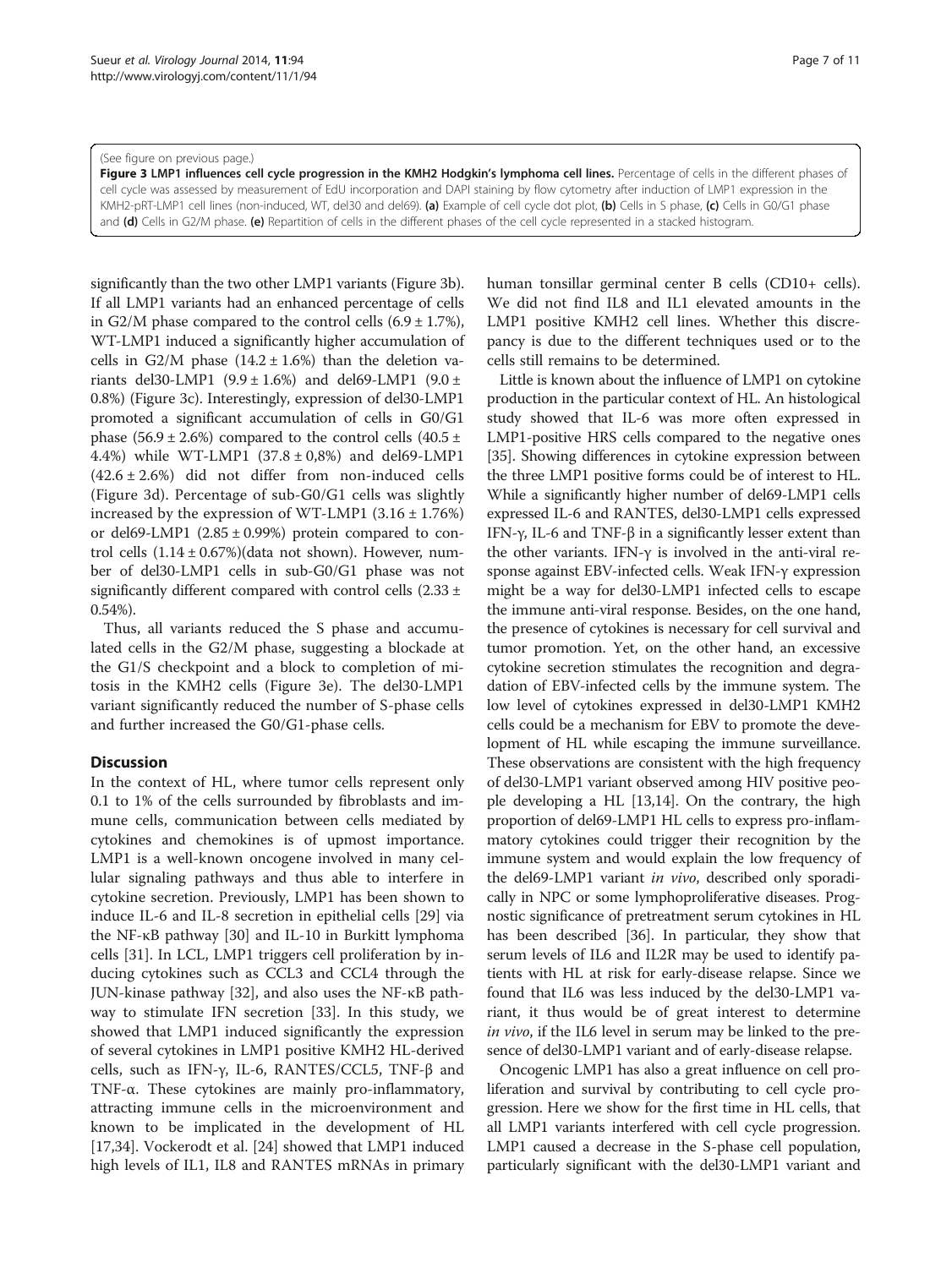an increase of the G2/M-phase cells. The del30-LMP1 variant provoked an additional accumulation of cells in the G0/G1 phase. These observations were consistent with previous studies performed in NPC cell lines and LCLs with WT-LMP1 or a NPC-derived variant, carrying the 30 bp deletion [[4,7](#page-9-0)]. LMP1 has been described to impair G2 checkpoint leading to a possible accumulation of cells with unrepaired DNA damages [\[4](#page-9-0)] or to promote cell cycle progression by accelerating the G1/S transition [[5,](#page-9-0)[37](#page-10-0)]. On the other hand, LMP1 has also been described to have cytostatic or even cytotoxic effects when expressed at high levels [[7](#page-9-0)[,38](#page-10-0)]. A recent work suggests that the ability of LMP1 to exert both cytotoxic and pro-proliferative properties is necessary during the transformation process [[39](#page-10-0)]. While LMP1 induces cell death in the microenvironment, only EBV infected cells expressing the oncogenic LMP1 survive [\[39\]](#page-10-0). The fact that LMP1 variants do not elicit the same effect on cell cycle progression suggests that they have different impact on cell cycle checkpoints. This could directly reflect on their oncogenic potential. Besides, cytokines themselves can influence the cell cycle progression. For example, IL-8 is often overexpressed in cancers and contributes to the tumor development by promoting the G1/S transition of cell cycle [\[40\]](#page-10-0). It would be interesting to further investigate the cellular mechanism involved in cell cycle progression with each LMP1 variant and particularly the impact of the LMP1-induced cytokines.

In conclusion, this study brings new insights into the impact of LMP1 on cytokine expression and cell cycle progression in HL. We highlight differences between LMP1 variants which could partly be responsible for their respective oncogenic properties and explain their implication as risk factors in the development of HL.

# Materials and methods

# Plasmid constructs

We performed an overlapping PCR using the p2167 plasmid (kindly provided by W. Hammerschidt, Munich, Germany), in order to create the 30-bp and 69-bp deletions in the BNLF1 gene coding for LMP1 [\[41\]](#page-10-0). The p2167 plasmid contains 9.5 kb of the EBV genome, as described [\[42\]](#page-10-0). Two DNA fragments surrounding the deletions (respectively in position 1190-1229 and 1161- 1229) were amplified by PCR with a high fidelity polymerase (Pfu, Promega, Fitschburg, WI, USA). The following primers were used,

P1: 5′-CGTGCTGCTAGCTCTTAGTTTCTGGG TGTG-3′; P2a: 5′-GCCCGCCTTTGATGAC AGACGGAGGCGGCGGTGATCCACACCTTC-3′; P2b: 5′-CAATTGACGGAAGAGGTTGAAAACAAA GGAGGTGATCCACACCTTCCTACGC-3′;

# P3a: 5′-TCCGTCTGTCATCAAAGGCGGGC-3′; P3b: 5'-TCCTTTGTTTTCAACCTCTTCCGTC AATTG-3′; P4: 5′-GCCCTTTGTATACTCCTACTGATGAGTA AGTATTACACCC-3′.

First, two PCRs were performed with 50 ng of the p2167 plasmid in a total volume of 50 μl, with primers P1 + P2a and P3a + P4 for the 30-bp deletion or P1 + P2b and P3b + P4 for the 69-bp deletion. After 5 min of denaturation at 95°C, 10 cycles of 30 sec at 95°C, 30 sec at 55°C and 2 min at 72°C were carried out, followed by an elongation step for 5 min at 72°C. PCR products were purified by QIAEX purification kit (Qiagen, Hilden, Germany), quantified by the nanodrop system (Labtech, Uckfield, United-Kingdom) and equimolarly mixed to be submitted to a second PCR. After 10 cycles with the same program but without primers, allowing the first two PCR products to hybridize, external primers P1 and P4 were added for another 20 cycles. The final 1.6 kb PCR product containing the 30-bp or 69-bp deletion was reintroduced into the original p2167 plasmid in the NheI and Bst1107I restriction sites and subcloned into the Sfi-I sites of the pRT-LMP1 vector (kindly provided by J. Feuillard, Limoges, France) with the In-Fusion HD cloning kit (Clontech, Mountain View, CA, USA). This vector includes the EBNA1 and hygromycin B resistance genes, that favour maintenance of the vector as an episome in the cells, and allow selection of transfected cells respectively. A bidirectional tetracyclin-inducible promoter drives the expression of LMP1 and NGFRt [\[43](#page-10-0)]. The pcDNA-WT-LMP1 plasmid is a kind gift from F. Grässer (Hambourg, Germany).

# Cell culture, transfection and induction

293-HEK cells (human embryonic kidney cell line) were cultured in DMEM supplemented with heat inactivated fetal bovine serum 10% and antibiotics (100 units/ml penicillin/streptomycin and 1 μg/ml ofloxacin). KMH2 cells (EBV-negative Hodgkin Lymphoma-derived cell line obtained from DSMZ, Braunschweig, Germany) were cultured in RPMI supplemented with 10% heat inactivated fetal bovine serum and antibiotics (100 units/ml penicillin/streptomycin, 1 μg/ml ofloxacin), at 37°C in a 5%  $CO<sub>2</sub>$  atmosphere. For transient transfection of pcDNA-WT-LMP1 in 293-HEK cells,  $5.10<sup>5</sup>$  cells were plated in a 35-mm petri dish and transfected with Lipofectamine 2000 (Invitrogen, Carlsbad, CA, USA) in the ratio of 10 μl transfection reagent for 4 μg of DNA, following the manufacturer's instructions. Establishment of KMH2 cell lines stably transfected with the three pRT-LMP1 plasmids (pRT-WT-LMP1, pRT-del30-LMP1 and pRTdel69-LMP1) was performed with the Amaxa electroporation system (Amaxa, Cologne, Germany), according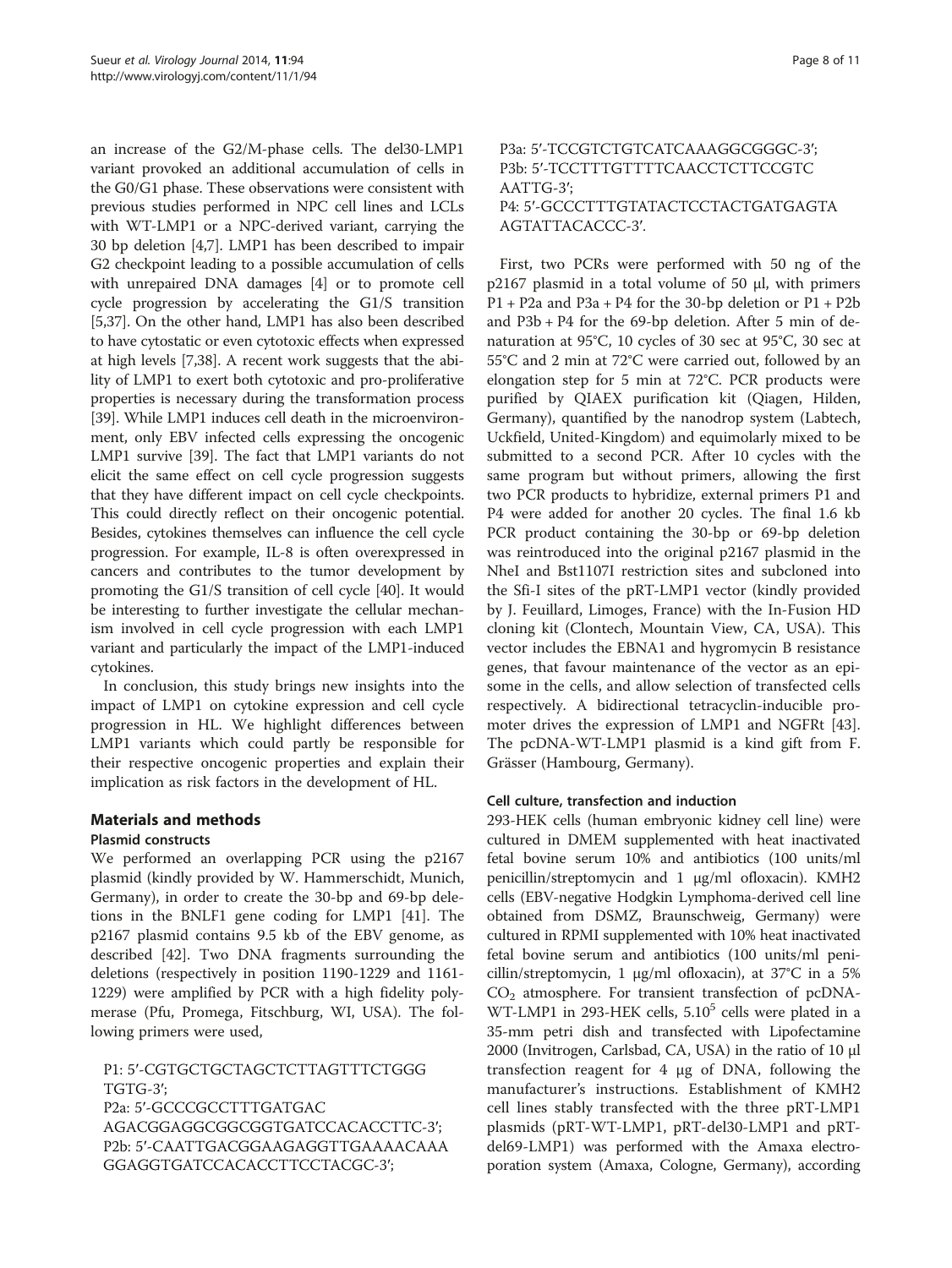to the manufacturer's instructions. Five millions KMH2 cells were electroporated with 5 μg of DNA, using the Nucleofactor kit-T (Amaxa) and the T-001 program. Cells were then resuspended in 5 ml of fresh RPMI with 20% FBS, supplemented with 1X non-essential amino-acids, 10 mM Hepes and 1 mM sodium pyruvate. Hygromycin was introduced in the medium 48 h after the transfection at 200 μg/ml. After three weeks of selection, LMP1 expression was assessed by flow cytometry after inducing the cells with 1 μg/ml doxycyclin (Clontech) for 24 h, as described elsewhere [\[43\]](#page-10-0).

# Western-blotting

Five millions KMH2-pRT-LMP1 cells were grown in presence or not of doxycyclin for 24 h. Cells were lysed in a buffer composed of 50 mM Tris pH 6.8, 2% SDS, 10% glycerol and protease inhibitors. Lysates were sonicated and total proteins were quantified with BCA kit (Pierce, Rockford, IL, USA) according to the manufacturer's instructions. Fifty micrograms of total proteins were separated on a 9% SDS-PAGE gel, transferred on a PVDF membrane and revealed by western-blot analysis with an anti-LMP1 antibody (monoclonal CS.1-4, Dako, Glostrup, Denmark, 1:100) and a rabbit polyclonal anti-actin (Sigma, St Louis, MO, USA; 1:400). Secondary HRP-conjugated anti-mouse (1:20000), anti-rabbit antibodies (1:10000) were purchased from Invitrogen). The signal was developed by Supersignal West Pico Chemiluminescent Substrate (Pierce). The intensity of protein bands was quantified with Adobe Photophop CS3 software.

# RNA extraction and RT-PCR

Total RNA was extracted from 5.10<sup>6</sup> KMH2-pRT-LMP1 cells with TRI-Reagent (Euromedex, Souffelweyersheim, France), quantified with a nanodrop ND1000 instrument system (Labtech) and treated with Turbo-DNase (Ambion, Austin, TX, USA). cDNA was synthesized from 1 μg total RNA with random hexamers, using the superscript III (Invitrogen) in a total volume of 20 μl. PCRs were then performed on 1 μl of cDNA, with 0.25U of the Phusion polymerase (Thermo-Scientific, Waltham, MA, USA) in the provided buffer, in presence of 200 μM dNTP and 200 μM of specific primers. Primer sequences are: LMP1-forward, 5′-CCTCATAGCCCTAGCGACTC-3′ ; LMP1-reverse, 5'-GTCGTCATCATCTCCACCGG-3' EBNA1-forward, 5′-CCGCAGATGACCCAGGAGAA-3′ ; EBNA1-reverse, 5′-TGGAAACCAGGGAGGCAAAT-3′ ; β-actin-forward, 5′-CGTGATGGTGGGCATGGG-3′ βactin-reverse, 5′-CTGGGTCATCTTCTCGCG-3′. After a denaturation step of 3 min at 94°C, the following cycle was applied to the samples : 30 sec at 94°C, 30 sec at 60°C (for EBNA1,  $T_H$  was 56°C), 30 sec at 72°C, repeated 26 times for the actin amplification and 30 times for LMP1 and EBNA1 amplifications. A final elongation step was performed for 5 min at 72°C. PCR products were migrated on a 2% agarose gel in 1X TAE buffer and visualized with ethidium bromide staining (Invitrogen).

# LMP1 staining and intracellular cytokine detection

KMH2 cells were either treated by doxycyclin (1 μg/ml) to induce LMP1 expression or stimulated with 50 ng/ml PMA (Sigma) and 1 μg/ml ionomycin (Sigma) to be used as positive control for cytokine expression during 24 h. Throughout the last 4 h of doxycyclin or PMA-ionomycin induction, cells were treated with 10 μg/ml brefeldin A (BioLegend, San Diego, CA, USA) and 2 μM monensin (Sigma) to block secretion of cytokines. Cells were collected and fixed with fixation buffer (BioLegend) for 20 min at room temperature. Cells were then permeabilized by two centrifugations (for 8 min at 350 g) with permeabilization wash buffer (BioLegend) allowing sequential double immunolabeling of LMP1 and cytokines of interest. LMP1 staining was performed primarily as follows: cells were saturated for 30 min in 100 μl RPMI containing 10% human plasma (kindly provided by EFS Rhône-Alpes, Grenoble, France) and 0.1% triton X-100, incubated for 30 min with the anti-LMP1 antibody (1:100) and washed twice with 5 ml of RPMI. Cells were then incubated for 30 min with an Alexa A488 or A594-conjugated anti-mouse antibody (Invitrogen, 1:2500) and washed twice with 5 ml of RPMI. An antimouse secondary antibody free Fab sites was finally satured with a mouse hybridoma supernatant (clone D3210, kindly provided by E. Drouet, UVHCI, Grenoble, France). In a second step, intracellular cytokine staining was carried out by resuspending cells in 100 μl of permeabilization wash buffer supplemented with the anti-cytokine antibody and incubated for 20 min at room temperature, protected from light. Cells were then washed twice with 2 ml of permeabilization wash buffer and finally resuspended in cell staining buffer (BioLegend) for flow cytometry analysis on a MACSQuant VYB (Miltenyi Biotech GmbH, Bergisch Gladbach, Germany). Anti-cytokine antibodies used were APC-conjugated anti-human TNF-α (clone Mab11) or its mouse isotype control (clone MOPC21), PE-conjugated anti-human IL-6 (clone MQ2-13A5), anti-human IL-8 (E8N1), antihuman TNF-β (clone 359-81-11), anti-human TGF-β (TW4-2 F8), anti-human IL-1α (364-3B3-14), rat isotype control (clone RTK2071) and mouse isotype control (clone MOPC21) from BioLegend, PE-conjugated anti-human IFN-γ (clone 4S.B3), anti-human IL-9 (MH9A3) and antihuman RANTES/CCL5 (clone 2D5) from BD Pharmingen (San Diego, CA, USA), or FITC-conjugated anti-human IL1-RA (CRM17) and its mouse isotype control (P3.6.2.8.1) from eBioscience (San Diego, CA, USA).

# Cell cycle and proliferation

In order to determine the percentage of cells in the different phases of cell cycle, we used the EdU-click 555 (Jena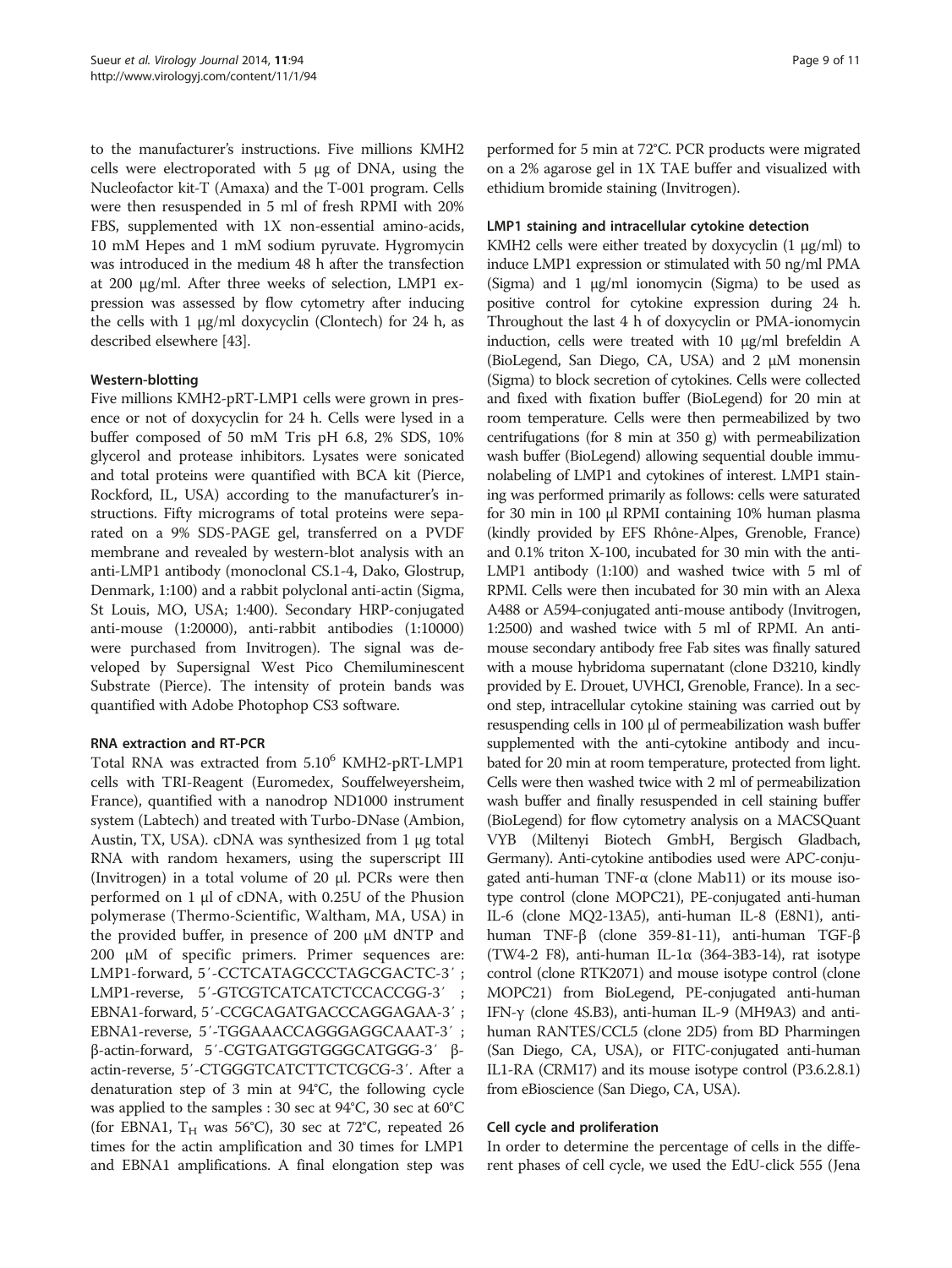<span id="page-9-0"></span>Bioscience, Jena, Germany) combined with LMP1 and DAPI staining. EdU is a nucleoside analogue to thymidine incorporated into DNA, it reveals the proliferating cells in S phase. DAPI measures the total quantity of DNA in the cells and the LMP1 labelling enables to select only the LMP1-expressing cells for our study. Cells were induced with doxycyclin for 24 h and, during the last 150 min, 10 μM EdU was added in the culture medium. Cells were, then, fixed with fixation buffer and permeabilized with permeabilization wash buffer (BioLegend). For EdU revelation, cells were resuspended in the cocktail-click containing TAMRA-azide, incubated for 30 min at room temperature protected from light and washed twice with 6 ml PBS. LMP1 staining was performed as described previously for intracellular cytokine detection and cells were finally incubated in PBS with 1 g/L glucose, DAPI 1:1000 and 100 μg/ml RNAseA until flow cytometry analysis.

#### Statistical analysis

Means, standard deviations and p-values were calculated with the GraphPad InStat3 software (San Diego, CA, USA). All bar graphs represent means *as per* at least three independent experiments for cytokine detection and at least five independent experiments for cell cycle studies. Error bars represent standard deviations. To assess statistical differences, means were compared through a one-way ANOVA test followed by a Tukey post-test for multiple comparison significance test between the analyzed groups. When specified, for single comparison of a population with the control cell group, the ANOVA test was followed by a Dunnett post-test.  $*$  stands for  $p < 0.05$ ,  $**$  for  $p < 0.01$ and \*\*\* for p < 0.001.

# Additional file

[Additional file 1:](http://www.biomedcentral.com/content/supplementary/1743-422X-11-94-S1.pdf) Cytokine expression by KMH2-pRT-LMP1 expressing cells. Cytometric data plots are presented for each cytokine expressed by the three KMH2-pRT-LMP1 cell lines, with or without induction of LMP1 expression, compared to an isotypic control antibody. X-axis shows LMP1 expression while Y-axis represents cytokine expression. Percentages of cells in each quadrant are given in black. LMP1-positive cells (right upper and lower quadrants) are selectively gated and considered 100% in order to calculate the percentage of LMP1-positive cells expressing the cytokine of interest, indicated in red. Experiments have been conducted in triplicates and pictures shown here represent only one out of three experiments.

#### Competing interests

The authors declare that they have no competing interests.

#### Authors' contribution

CS, JL and VB designed the experiments and analyzed the data; CS, JL, and PhMa performed the experiments; PM provided critical expertise in the EBV field; CS and VB wrote the manuscript; and all the authors approved the manuscript.

#### Acknowledgments

This research was supported by the Agence Nationale de Recherches sur le Sida et les hépatites virales (ANRS-Lymphovir sub-study), Sidaction, the Centre National de Recherche Scientifique (CNRS), the Institut National de la

Santé et de la Recherche Médicale (INSERM), the University Joseph Fourier, the Grenoble University Hospital. We thank Evelyne Manet, Henri Gruffat (ENS-Lyon, France) and Xavier Ronot (FRE AGIM CNRS-UJF 3405, Grenoble, France) for helpful advice and discussions. We thank Rose-Laure Revel-Goyet, Françoise Lacroix and Jean-Philippe Kleman (Institut de Biologie Structurale, Grenoble) for the support and access to the Cell imaging Platform. This work used the platforms of the Grenoble Instruct center (ISBG ; UMS 3518 CNRS-CEA-UJF-EMBL) with support from FRISBI (ANR-10-INSB-05-02) and GRAL (ANR-10-LABX-49-01) within the Grenoble Partnership for Structural Biology (PSB). V. B. is an INSERM scientist.

#### Author details

<sup>1</sup>Université Grenoble Alpes, UVHCI, F-38000 Grenoble, France. <sup>2</sup>CNRS, UVHCI, F-38000 Grenoble, France. <sup>3</sup>Unit for Virus Host-Cell Interactions, Univ. Grenoble Alpes-EMBL-CNRS, 6 rue Jules Horowitz, Grenoble 38042, France. <sup>4</sup>CHU de Grenoble, CS 10217, 38043 Grenoble, Cedex 9, France. <sup>5</sup>EMBL Grenoble Outstation, F-38000 Grenoble, France. <sup>6</sup>UMR 912 SESSTIM, 23 rue S. Torrents 13006 Marseille, France. <sup>7</sup> Hopitaux Universitaires de Strasbourg, Plateau Technique de Microbiologie, Laboratoire de Virologie, 1, place de l'hôpital, BP426 67091 Strasbourg, Cedex, France.

#### Received: 15 January 2014 Accepted: 8 May 2014 Published: 19 May 2014

#### References

- 1. Rickinson K: Fields Virology. In Epstein-Barr virus. 2nd edition. Edited by Howley PM, Knipe DM, Griffin BD, Lamb RA, Martin MA, Roizman B, Straus SE. Philadelphia: Lippincott Williams et Wilkins; 2007.
- 2. Young LS, Murray PG: Epstein-Barr virus and oncogenesis: from latent genes to tumours. Oncogene 2003, 22(33):5108–5121.
- 3. Kaye KM, Izumi KM, Kieff E: Epstein-Barr virus latent membrane protein 1 is essential for B-lymphocyte growth transformation. Proc Natl Acad Sci U S A 1993, 90(19):9150-9154.
- 4. Deng W, Deng W, Pang PS, Tsang CM, Hau PM, Yip YL, Cheung AL, Tsao SW: Epstein-Barr virus-encoded latent membrane protein 1 impairs G2 checkpoint in human nasopharyngeal epithelial cells through defective Chk1 activation. PLoS One 2012, 7(6):e39095.
- 5. Lo AK, Huang DP, Lo KW, Chui YL, Li HM, Pang JC, Tsao SW: Phenotypic alterations induced by the Hong Kong-prevalent Epstein-Barr virusencoded LMP1 variant (2117-LMP1) in nasopharyngeal epithelial cells. Int J Cancer 2004, 109(6):919–925.
- 6. Guo L, Tang M, Yang L, Xiao L, Bode AM, Li L, Dong Z, Cao Y: Epstein-Barr virus oncoprotein LMP1 mediates survivin upregulation by p53 contributing to G1/S cell cycle progression in nasopharyngeal carcinoma. Int J Mol Med 2012, 29(4):574–580.
- 7. Floettmann JE, Ward K, Rickinson AB, Rowe M: Cytostatic effect of Epstein-Barr virus latent membrane protein-1 analyzed using tetracyclineregulated expression in B cell lines. Virology 1996, 223(1):29–40.
- 8. Hu LF, Chen F, Zheng X, Ernberg I, Cao SL, Christensson B, Klein G, Winberg G: Clonability and tumorigenicity of human epithelial cells expressing the EBV encoded membrane protein LMP1. Oncogene 1993, 8(6):1575–1583.
- 9. Hadhri-Guiga B, Khabir AM, Mokdad-Gargouri R, Ghorbel AM, Drira M, Daoud J, Frikha M, Jlidi R, Gargouri A: Various 30 and 69 bp deletion variants of the Epstein-Barr virus LMP1 may arise by homologous recombination in nasopharyngeal carcinoma of Tunisian patients. Virus Res 2006, 115(1):24–30.
- 10. Knecht H, Bachmann E, Brousset P, Sandvej K, Nadal D, Bachmann F, Odermatt BF, Delsol G, Pallesen G: Deletions within the LMP1 oncogene of Epstein-Barr virus are clustered in Hodgkin's disease and identical to those observed in nasopharyngeal carcinoma. Blood 1993, 82(10):2937–2942.
- 11. Rothenberger S, Bachmann E, Berger C, McQuain C, Odermatt BF, Knecht H: Natural 30 base pair and 69 base pair deletion variants of the LMP1 oncogene do stimulate NF-kappaB-mediated transcription. Oncogene 1997, 14(17):2123–2126.
- 12. Flavell KJ, Murray PG: Hodgkin's disease and the Epstein-Barr virus. Mol Pathol 2000, 53(5):262–269.
- 13. Dolcetti R, Boiocchi M, Gloghini A, Carbone A: Pathogenetic and histogenetic features of HIV-associated Hodgkin's disease. Eur J Cancer 2001, 37(10):1276–1287.